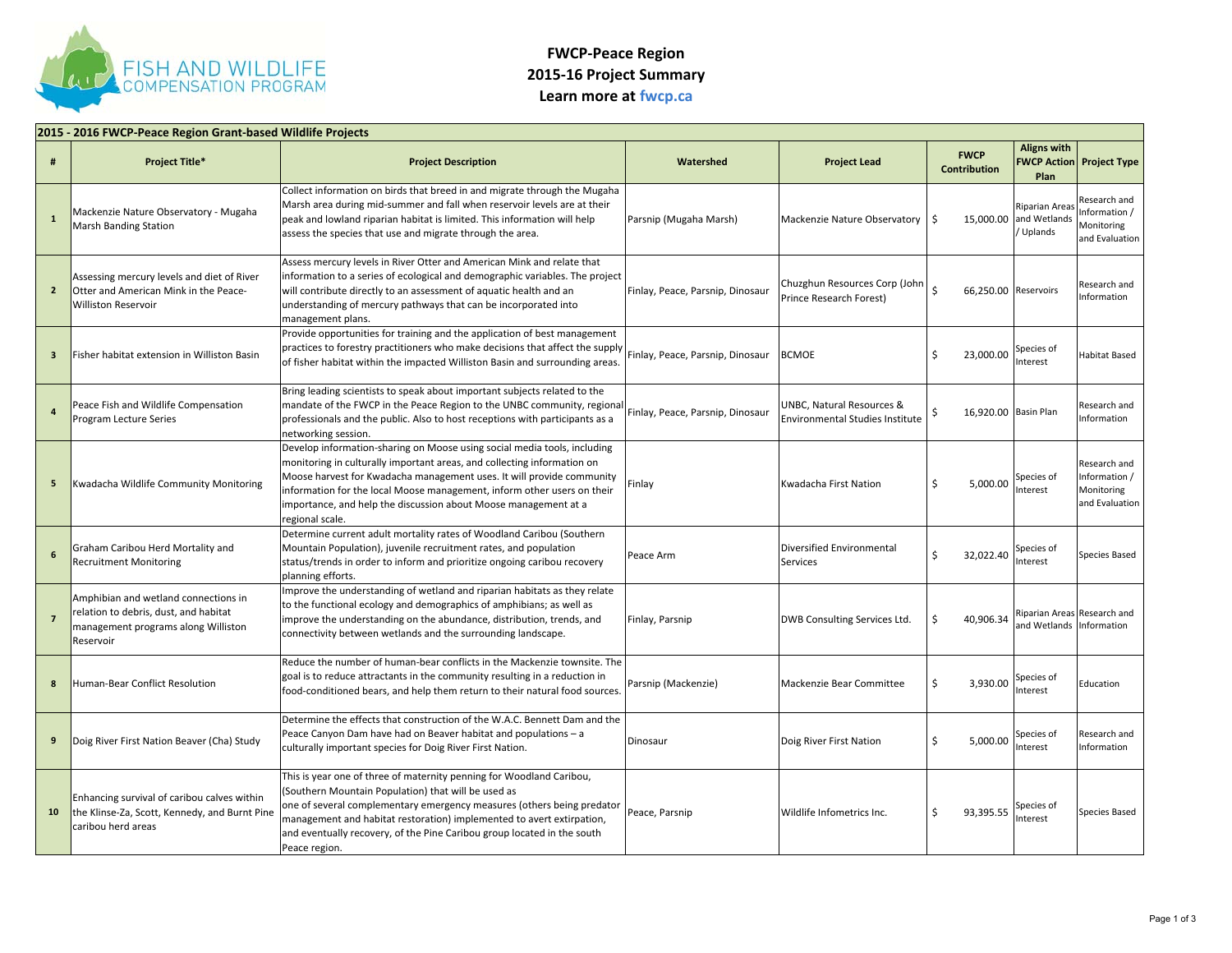

## **FWCP‐Peace Region 2015‐16 Project Summary Learn more at fwcp.ca**

|    | 2015 - 2016 FWCP-Peace Region Grant-based Wildlife Projects (cont'd)                                                                                                                                                                                               |                                                                                                                                                                                                                                                                                                                                                                                       |                                                                                 |                           |                                    |                                                    |                                            |  |  |
|----|--------------------------------------------------------------------------------------------------------------------------------------------------------------------------------------------------------------------------------------------------------------------|---------------------------------------------------------------------------------------------------------------------------------------------------------------------------------------------------------------------------------------------------------------------------------------------------------------------------------------------------------------------------------------|---------------------------------------------------------------------------------|---------------------------|------------------------------------|----------------------------------------------------|--------------------------------------------|--|--|
|    | <b>Project Title*</b>                                                                                                                                                                                                                                              | <b>Project Description</b>                                                                                                                                                                                                                                                                                                                                                            | Watershed                                                                       | <b>Project Lead</b>       | <b>FWCP</b><br><b>Contribution</b> | <b>Aligns with</b><br>Plan                         | <b>FWCP Action Project Type</b>            |  |  |
| 11 | Assessing effectiveness of designated areas<br>for conservation of caribou in the Scott West<br>herd area                                                                                                                                                          | Determine baseline information for the Scott West sub-population of<br>Woodland Caribou. While designated winter ranges for the weston portion<br>of the Scott population exist, it is not known whether there is a remnant<br>population on the west side of Williston Reservoir.                                                                                                    | Finlay                                                                          | Wildlife Infometrics Inc. | 15,499.85                          | Species of<br>Interest                             | Species Based<br>Research &<br>Information |  |  |
| 12 | Williston Area Schools Ecology Program<br>formerly Mackenzie Schools Ecology<br>Program)                                                                                                                                                                           | Augment the school life science curriculum program by exposing students<br>to workshops on local ecology, conservation and to the aboriginal<br>community. Once completed, these workshops are to be implemented in<br>other communities.                                                                                                                                             | Parsnip, Finlay (Mackenzie and<br>area, Morfee, Tsay Keh Dene,<br>and Kwadacha) | Wildlife Infometrics Inc. | 26,884.00 Uplands /                | Riparian &<br>Wetlands /<br>Species of<br>Interest | Species Based<br>/ Habitat<br>Based        |  |  |
| 13 | Williston Reservoir bat ecology program: a<br>baseline study to identify and characterize<br>bat roosts, colonies, and hibernacula in<br>Williston Reservoir and assess the<br>susceptibility of regional populations to the<br>spread of WhiteNose Syndrome (WNS) | Identify important bat habitat focused on winter hibernacula but including<br>roost habitat and maternal colonies. Establish baseline winter bat data to<br>determine level of risk of White Nose Syndrome to western bats, develop<br>awareness, and promote education among local interest groups on bat<br>populations, habitat requirements, and threats to northern bat species. | Peace Arm                                                                       | Ingebjorg Jean Mattson    | 68,750.00 Interest /               | Species of<br>Uplands                              | Research and<br>Information                |  |  |
| 14 | Northern Caribou Post Fire Lichen Habitat<br>Restoration                                                                                                                                                                                                           | Enhance northern Woodland Caribou habitat in the Chase Herd area.<br>impacted by wildfire in the summer of 2014. This will be achieved by<br>seeding forage lichens in areas that forage lichen was burned; advancing the<br>return of forage lichen to the burned areas, and enabling colonization in<br>areas that are distant from source populations of lichen.                   | Finlay Arm (Ingenika River,<br>Mesilinka River, and Chase<br>Provincial Park)   | Tsay Keh Dene Nation      | 5,000.00                           | Species of<br>Interest                             | <b>Habitat Based</b>                       |  |  |
|    | <b>WILDLIFE GRANTS SUB-TOTAL</b><br>417,558.14                                                                                                                                                                                                                     |                                                                                                                                                                                                                                                                                                                                                                                       |                                                                                 |                           |                                    |                                                    |                                            |  |  |

## **2015 ‐ 2016 FWCP‐Peace Region Grant‐based Fish Projects # Project Title\* Project Description Watershed Lead Applicant FWCP Amount Aligns with FWCP Action Project Type Plan 15**Dinosaur Reservoir bull trout status and enhancement opportunities Confirm the current population status of large‐bodied adfluvial bull trout spawning in Gething Creek. Determination of their present status will inform decision‐making regarding the urgency of potential enhancement activities. DinosaurReservoir **Diversified Environmental** Services **19,456.00** Reservoirs / Research and Information **16** Dinosaur Reservoir enhancement Provide annual inspections of the existing enhancement structures (installed between 2002 and 2007) and assess their effectiveness with (installed between 2002 and 2007) and assess their effectiveness with discussed point of the servoir point of providing fish habitat through shoreline diversification.<br>The services services services of the services of the **17**Evaluate fisheries projects providing potential employment and training for McLeod Lake Indian Band (MLIB) members Increase the participation of McLeod Lake Indian Band (MLIB) members in FWCP fisheries projects in their traditional territory (and adjacent watersheds), at both the project planning and project implementation stages. Potential fisheries projects will be identified, and it will be determined which projects could provide employment and training for MLIB watersheds) members.Parsnip (McLeod Lake Indian Band and adjacent watersheds in the Parsnip and Pack/Crooked MLIB, FLNRO, John Hagen  $\begin{vmatrix} 5 & 5,000.00 \end{vmatrix}$  Streams Research and